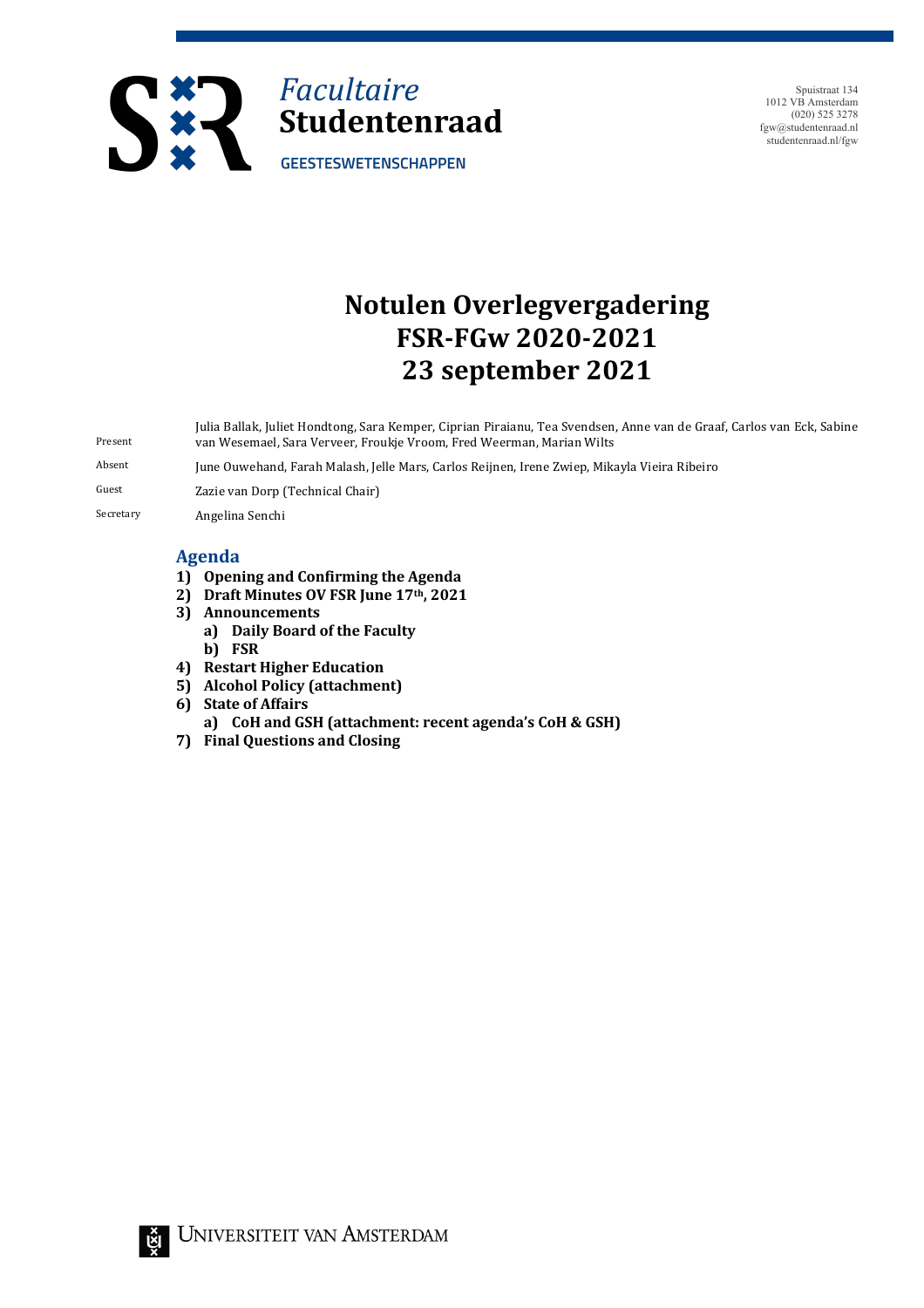

## **1. Opening and confirming the agenda**

1 Van Dorp opens the meeting at  $14:06$  and introduces the goal of the meeting as well as the 2 communication protocol she'd like the attendees to adhere to: raising one's hand for the floor to 3 be yielded to you and a hand signal for requesting a direct response to statements being made

4 during the meeting.

5 The council and board have no comments regarding the agenda; consequently, Van Dorp sets the

6 agenda:

# **Agenda**

- 1) Opening and Confirming the Agenda
- 2) Draft Minutes OV FSR June 17th, 2021
- 3) Announcements
	- a) Daily Board of the Faculty
	- b) FSR
- 4) Restart Higher Education
- 5) Alcohol Policy (attachment)
- 6) State of Affairs
	- a) CoH and GSH (attachment: recent agenda's CoH & GSH)
- 7) Final Questions and Closing

## 2. **Draft minutes OV FSR June 17th, 2021**

7 Van Dorp takes the meeting's attendees over the previous OV's minutes page by page. Senchi 8 comments that she's added Vieira Ribeiro to the list of attendees on the first page of the 9 document. Subsequently, the board and council go over the list of pro memorie and actions.

10 11

22

## 12 **Pro memorie**

- 13 200511-01 The dean makes a short summary of the important points on Corona so that the 14 **FSR** can advise on this. 15 16 *Weerman and Kemper feel it would be best to keep this point as long as* 17 *COVID-19 still affects university life.* 18
- 19 201208-01 (edited 210430) Reijnen will send over a list with the members of the 20 *Commissie Evaluatie Honoursprogramma FGw* **and the structure of the** 21 **evaluation proceedings.**
- <sup>23</sup> *One of the attendees note that on the central level there is also on ongoing* <sup>24</sup> *conversation regarding honours. Kemper notes that, as CSR delegate, will keep track of the developments.*

#### **Action** list 26 210430-01

|  | Regarding the Faculty Strategic Plan: |
|--|---------------------------------------|
|--|---------------------------------------|

- 27 **a**) The board will work to clarify that in their motivation for 28 **partnerships content trumps finance.** 29 b) The board will work to clarify and reflect their goals to include a
- 30 **larger variety of students, both in terms of geographical as well as** 31 socioeconomic background.
- 32 c) The board will make a point in the FSP to stress that, first and 33 *s* **foremost**, the UvA is an on-campus university and digitalization  $34$  should only be used to support the on-campus experience – not 35 replace it.
- 36 37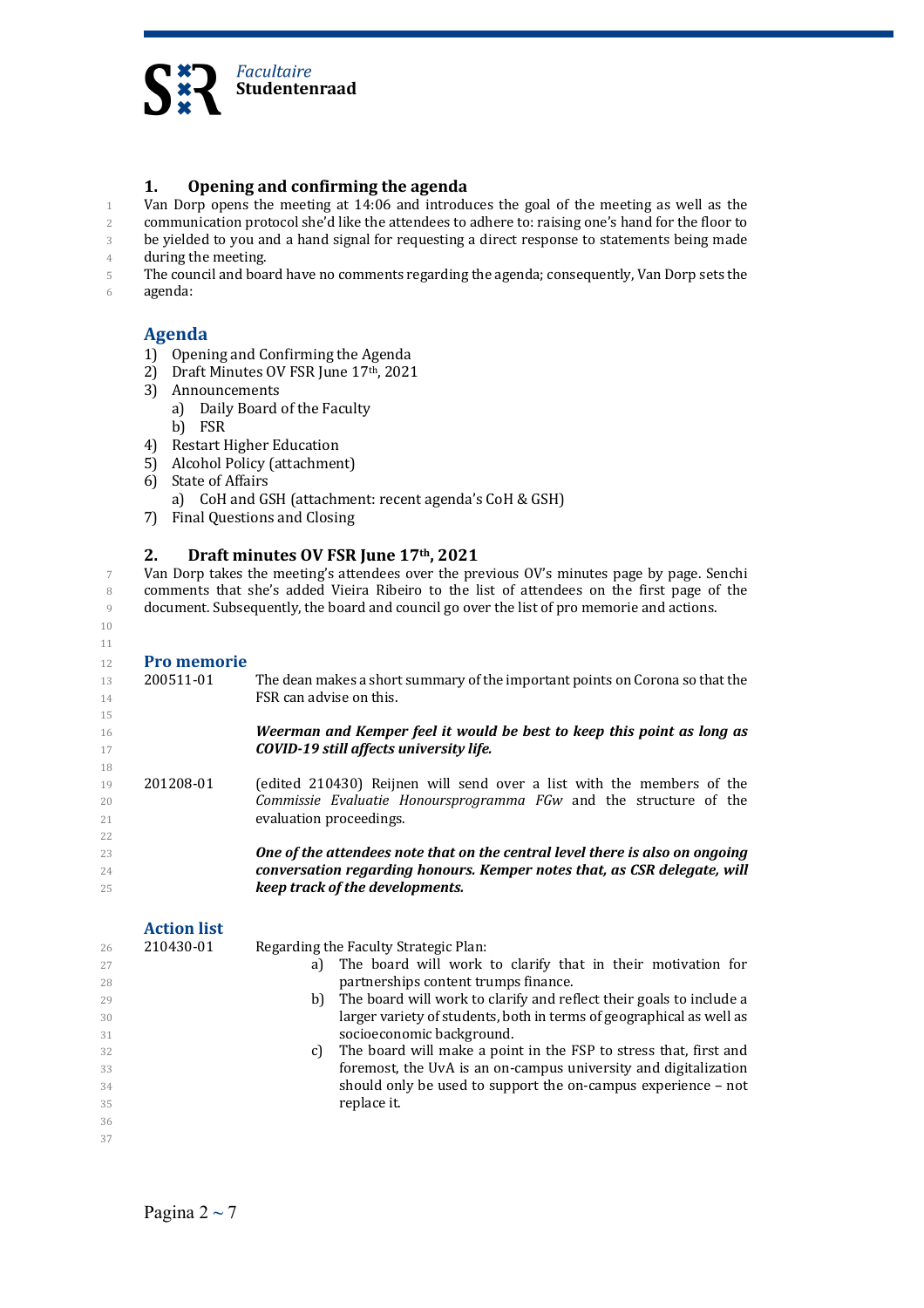

| 1<br>$\overline{c}$<br>3                     |             | Weerman notes that the board has decided on the FSP and included the<br>comments. Kemper thanks them for incorporating the council's suggestions<br>and asks for the action point to be scrapped.                                                                                                                                                                                                         |  |  |
|----------------------------------------------|-------------|-----------------------------------------------------------------------------------------------------------------------------------------------------------------------------------------------------------------------------------------------------------------------------------------------------------------------------------------------------------------------------------------------------------|--|--|
| 4<br>5<br>6<br>7                             | 210617-01   | The Directeur Bedrijfsvoering will meet with the FSR FGw 2021-2022 at the<br>start of the academic year to discuss any developments regarding the following<br>topics:                                                                                                                                                                                                                                    |  |  |
| 8<br>9<br>10                                 |             | UvA catering: vegetarian options, milk, cleaning;<br>a)<br>Sustainability policy at the faculty/UvA, a promotion plan<br>b)<br>regarding sustainability and waste, the White Paper.                                                                                                                                                                                                                       |  |  |
| 11<br>12<br>13<br>14<br>15<br>16<br>17<br>18 |             | The board has sent out date options for a meeting and the<br>council replied with their preferred date. Though, both the<br>board and council acknowledge that there must be a mistake<br>in the date option. Senchi will reach out to the secretariat to<br>schedule a better moment. The board and council agree that<br>the goal of the meeting should be to have an open discussion<br>on the matter. |  |  |
| 19<br>20<br>21<br>22                         | 210617-02   | Regarding the Diversity and Inclusivity-survey, Reijnen will have the team<br>overseeing this process schedule a meeting with the FSR FGw 2021-2022 after<br>the summer.                                                                                                                                                                                                                                  |  |  |
| 23<br>24                                     |             | Kemper asks Senchi to schedule this meeting and add it as an action point.                                                                                                                                                                                                                                                                                                                                |  |  |
| 25<br>26<br>27<br>28<br>29                   | 210617-03   | Regarding Humanities in Context:<br>The council and the board will have an on-site meeting where they discuss the<br>FSR's HiC letters, especially regarding the major- and bilingual structure, in<br>order to determine parameters.                                                                                                                                                                     |  |  |
| 30<br>31<br>32<br>33<br>34                   |             | The board informs the council that they will send out a letter based on the<br>follow-up meeting the FSR and fDB had over the summer in approximately<br>two weeks, which details what they believe was the outcome of the meeting.<br>The council asks for this action point to be scrapped.                                                                                                             |  |  |
| 35<br>36                                     |             | The OV minutes of the 17 <sup>th</sup> of June 2021 are confirmed.                                                                                                                                                                                                                                                                                                                                        |  |  |
| 37<br>38<br>39<br>40                         | 3.<br>room. | <b>Announcements</b><br>A) Daily Board of the Faculty<br>The board announces Reijnen's and Zwiep's absence during the meeting. Furthermore,<br>Weerman notes that for future meetings they are looking into getting a more suitable                                                                                                                                                                       |  |  |
| 41<br>42<br>43<br>44<br>45                   | B) FSR      | The council announces Vieira Ribeiro, Malash, Mars and Ouwehand will be absent,<br>whilst Piraianu will join the meeting halfway and Verveer will leave the meeting shortly<br>before the break.                                                                                                                                                                                                          |  |  |

## **4. Restart Higher Education**

46 Weerman introduces the topic. He explains that the campus has been reopened as a consequence 47 of the new COVID-19 policies, though still adhering to certain restrictions like facemasks and 48 social distancing. Though, the recent press conference informed the public that the remaining 49 restrictions for higher education might be lifted. Currently, the university is awaiting a 50 government document which details what measures should be taken regarding the pandemic and 51 the reopening of higher education. Nevertheless, the faculty plans to continue their strategy for 52 this block in order to prevent confusion. Weerman notes that changes might occur for the

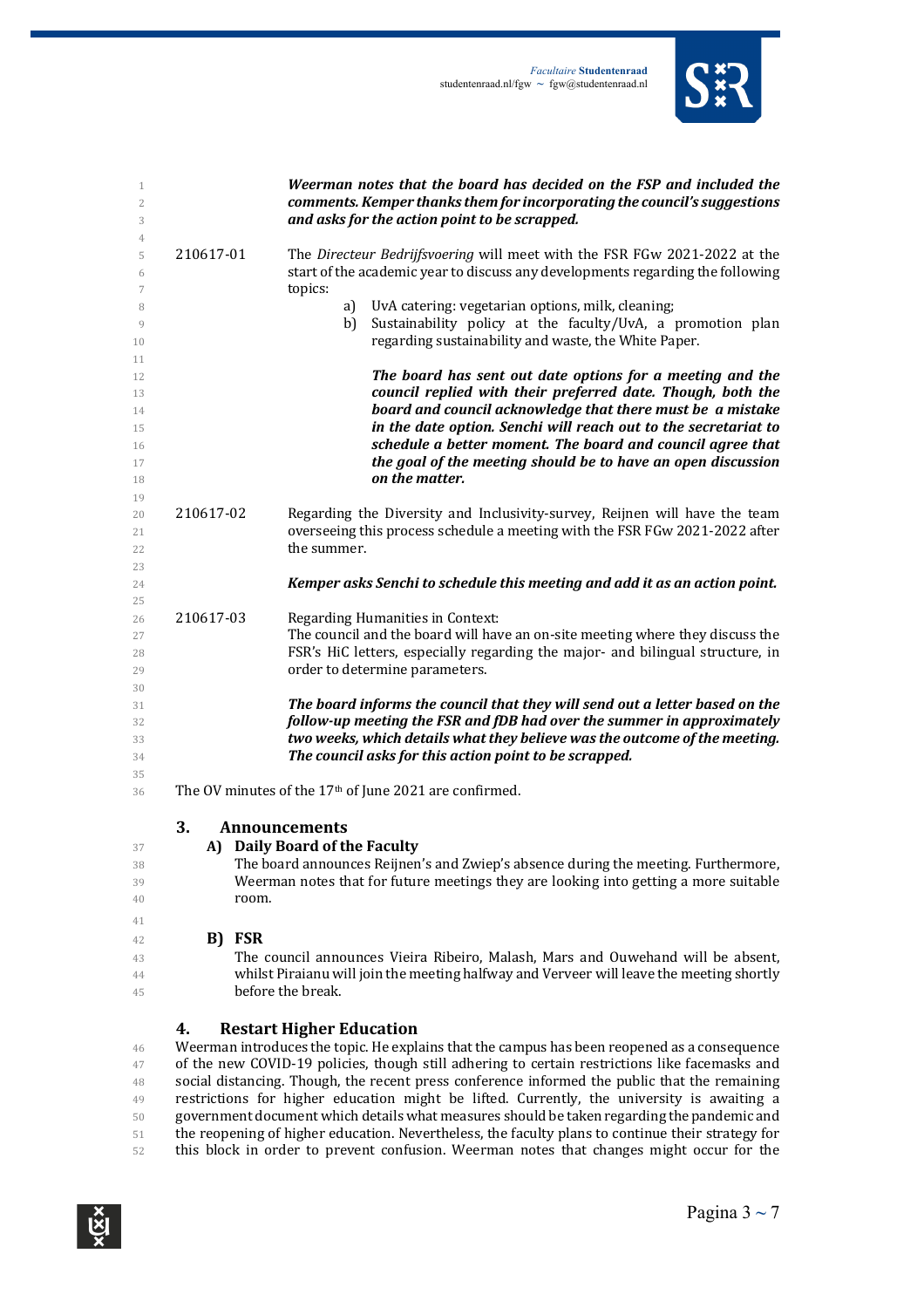

1 upcoming blocks and term. The faculty will also continue their strategy from the start of the term 2 regarding students who aren't able to join on-site for medical reasons. Moreover, there are issues 3 concerning ventilation and the booking of rooms. People are working together with Facility 4 Services to resolve these issues as soon as possible. Van De Graaf adds, regarding the issue of 5 overbooking, they've instructed teachers to help resolve the issue, for instance: using attendance 6 lists. The ventilation system at OMHP and PCH is faulty and they're currently on a waiting list for 7 repairs, which causes a delay in resolving the issue. This means that rooms that aren't properly 8 ventilated are out of use. Subsequently, Facility Services will closely monitor the air quality in the 9 rooms. Though, other faculties are dealing with similar issues.

10 Kemper notes that they are happy to see students back on campus. She wonders what the faculty 11 staying their strategy means for the 75 people capacity, Weerman replies that they will adapt it 12 where possible and refers to the study Media and Culture. He adds that when it is possible to book 13 a room for more than 75 people they can and otherwise they will continue lectures as they've 14 been given now (e.g. hybrid), noting as well that they have to consider the logistics. Van Wesemael 15 also comments that this [ed. the strategy regarding the capacity] will be changed for the second 16 block. 

17 Regarding examination policy the council asks whether the faculty is allowed to have rooms 18 exceeding the student limit, Van Wesemael nods in agreement. Nevertheless, most Program 19 Directors have decided upon online examinations.

20 Kemper notes that the council has received a number of signals from students about the 21 *casuscommissie* being too slow, which leads to feelings of insecurity among students regarding 22 their credits. Van Wesemael responds that she is astonished by this message, especially 23 considering only twenty people have applied for it [ed. exemption]. Van Wesemael comments 24 that she'll be meeting with the *vraagbaak* and will enquire about the issue. Additionally, 25 Weerman wonders whether these signals were received before the start of the term or after, 26 commenting that the number of applications were quite low, and it seemed they were handled 27 well. Van Wesemael asks the council to send over concrete information and questions regarding 28 these signals so she can discuss them with the *vraagbaak* [ACTION POINT]. The council also 29 wonders who is responsible for informing the teacher of the exemptions and the need to set up a 30 hybrid class. Noting instances where implementations seem lacking and students have to ask 31 their teachers for hybrid education or teachers unwilling to offer hybrid education. The board 32 comments that if any of these issues arise the Program Director(s) should be informed and 33 provide help. Weerman also urges the council to share concrete information regarding, so they 34 can raise the issue with the committee and they can learn from their mistakes.

35 Regarding hybrid education, Svendsen asks who is responsible in the case of technical 36 malfunctions resulting in students missing the information shared during a lecture. Weerman 37 comments that the teacher should give instructions regarding the shared information. Students 38 and teachers can work together to look for ways to resolve the problem, i.e. ad hoc solution. 39 Svendsen asks whether the board could provide teachers with instructions on how to resolve <sup>40</sup> technical issues. Weerman believes they could share instructions via the Program Directors in 41 order to tackle the problem. Van De Graaf adds that people also need to get used to things getting  $42$  back to normal again, which also means getting used to finding 'old' solutions. Though, in the case 43 of exemptions and technical issue they can perhaps use pandemic-related education methods. 44 Kemper notes that some students are obligated to follow their lectures online due to the 75 45 people rule and offers for Van Wesemael and Reijnen to explicitly instruct the Program Directors 46 to make sure teachers check their recording [ACTION POINT].

## **5. Alcohol Policy**

<sup>47</sup> Weerman gives an introduction to the topic. He explains that the board currently sent over the 48 policy document in order to share personal impressions, what the council believes is important 49 or what the council wants the board to consider – not yet to gain a council statement. He informs 50 the council that the board is currently also consulting other parties on the subject and, after, the 51 board will draft the final policy. He explains that which is perceived as normal, like having alcohol 52 in certain settings, might not be so much and shares how alcohol could impact health, social safety 53 and inclusion and how they've already received signals that such settings can feel exclusionary. 54 The idea of the policy is to share that alcohol should be absent in education settings and/or during 55 the promotion of education.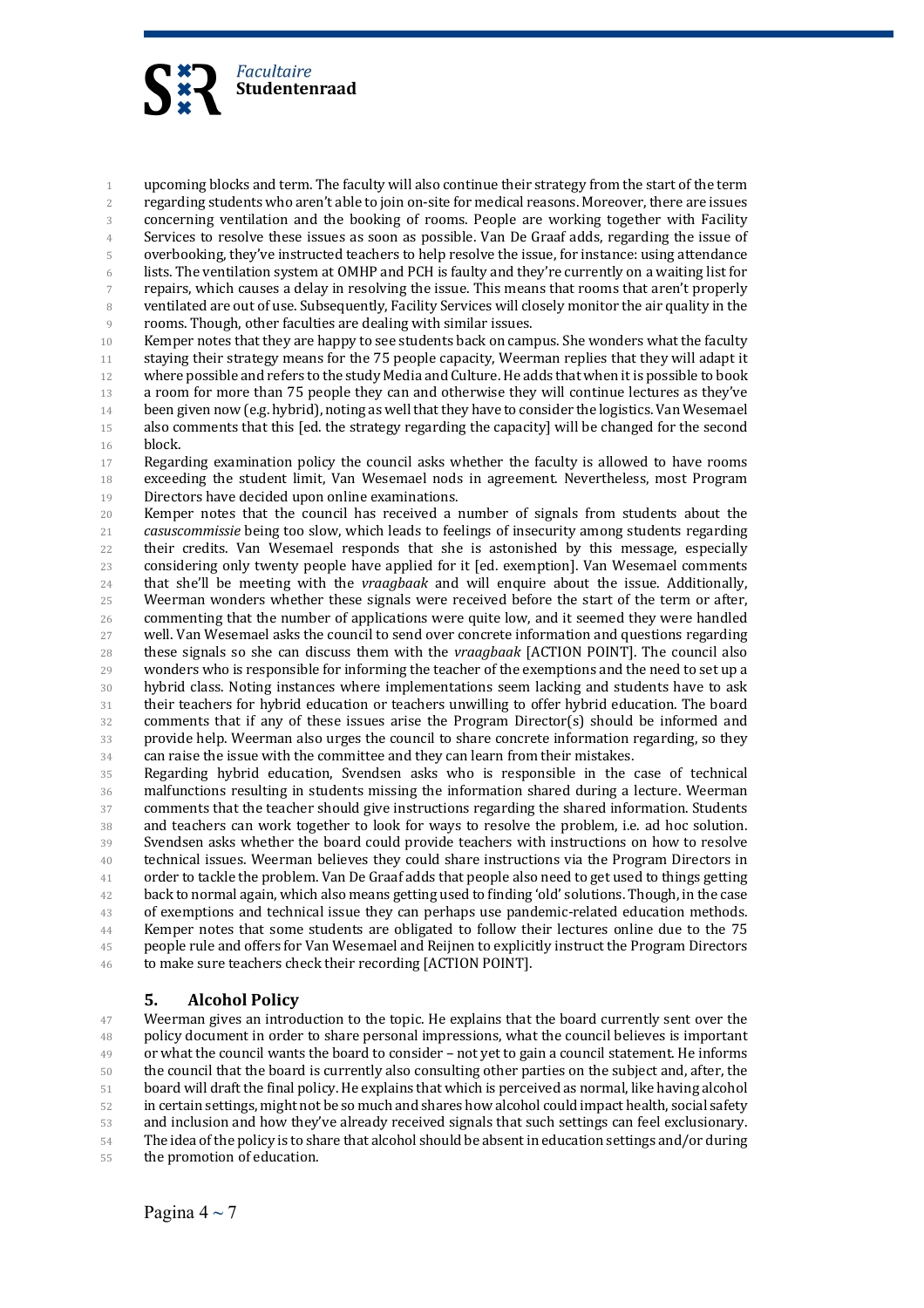

1 The council shares that they, indeed, don't have an official stance on the alcohol policy. Though, 2 they wonder whether the covenant for study associations (mentioned on page 5) has been 3 finalized yet. Van De Graaf nods yes and the board clarifies that they do make a distinction <sup>4</sup> between events related to study associations and events related to education. The agreement is 5 still a draft and hasn't been signed. Furthermore, the legal team is still perusing the draft  $6$  agreement to check whether it clashes with the policy. The board also stresses that they won't be 7 using the document to forbid the university community but to nudge them. Van De Graaf notes 8 that she hasn't laid eyes upon the covenant either. The board also adds that the council won't 9 have to sign the covenant.

10 Moving on, the council enquires how the board plans to involve the study associations, student 11 organisations and the central council regarding the alcohol policy. Weerman mentions that they'd 12 like to gather input, for instance, by having discussions with them on the topic – similar to the 13 one they are currently having with the FSR FGw. The council wonders whether these discussions  $14$  will also happen once the policy is finished and the board is ready to start implanting it. Weerman 15 responds that, once they've come to the point of concrete measures and implementation, they 16 will propose it for a discussion with the students and teachers again. The council refers to the 17 covenant and wonder if the board will be using it to involve these other parties. The board 18 explains that study associations are 'their own boss'; the faculty is not in charge of what the 19 associations do, they're in charge of university education. Van De Graaf notes that, sometimes, 20 the faculty collaborates with the study associations, but the board clarifies that the faculty 21 perceives them as a separate entity when it comes to whatever the associations plan in their own 22 time. Furthermore, Wilts clarifies that the policy document is a dual one, consisting of: one part 23 concerning education related events within Humanities Faculty and - perhaps - other faculty 24 related events; and another part, provided for context, regarding the decision by the Executive 25 Board. The faculty will provide their own interpretation of the policy within the framework of the 26 Executive Board's general decision.

27 Van De Graaf is curious to know how students perceive an alcohol policy and asks the council to 28 shed some light on this. The council hasn't decided yet on a general stance. Though, Kemper adds 29 that opinions do seem to vary on the matter. Moreover, the council wonders whether the board 30 plans to encourage the FSR, similar to how the Executive Board plans to encourage the CSR, to 31 set up initiatives to raise awareness. It is suggested that they could decide on not serving any 32 alcohol at education and/or faculty events. The board stresses that they would like to learn from 33 the FSR's input and suggestions, but the council, on the other hand, is interested to learn what the 34 board has planned. The board notes that, given the health implications of alcohol and scattered 35 opinions concerning the subject, they mostly plan on discussing the topic first to gage how the 36 faculty community feels. Vroom asks whether it is their experience for students to have an issue 37 with alcohol being served. Hondtong, in her personal experience, hasn't encountered situations 38 where students have felt uncomfortable or pressured when alcohol was being served. Mostly, 39 people seemed very open to also talk about different approaches to alcohol consumption (or lack <sup>40</sup> thereof). She's, however, interested to know what problems are being experienced due to the  $41$  current situation regarding alcohol at the faculty. The board informs the council that Reijnen has <sup>42</sup> worked on the document in terms of diversity and notes that they've received signals of negative <sup>43</sup> experiences regarding alcohol at faculty events. Vroom suggests asking students how they feel <sup>44</sup> about the issue and using the received information to improve the situation: take inventory of 45 students' opinions and experiences in order to learn and improve.

46 Van Eck wonders what caused the board to draw the line at 17:00 o'clock for alcohol 47 consumption. Weerman replies that it is based on office hours and regulations at other <sup>48</sup> universities. Subsequently, Van Eck explains that the university is a controlled environment and  $49$  refers to the soft landing and students finding their way at the campus socially; he wonders how 50 the board would justify students possibly forgoing the faculty events and replacing them for off-51 campus ones. Weerman refers to a recently published Folia article where a similar argument was 52 raised; Weerman counters that the university should be setting an example. He elaborates that 53 currently we perceive the ready availability of alcohol as the norm in our community and that 54 they must consider whether they should challenge this norm and become frontrunners regarding 55 this theme, without turning this supposed change into a dogma. Van De Graaf draws a comparison 56 between alcohol consumption and the act of smoking, which for a very long time was perceived 57 as normal - even fashionable - and currently, by way of implementation in small incremental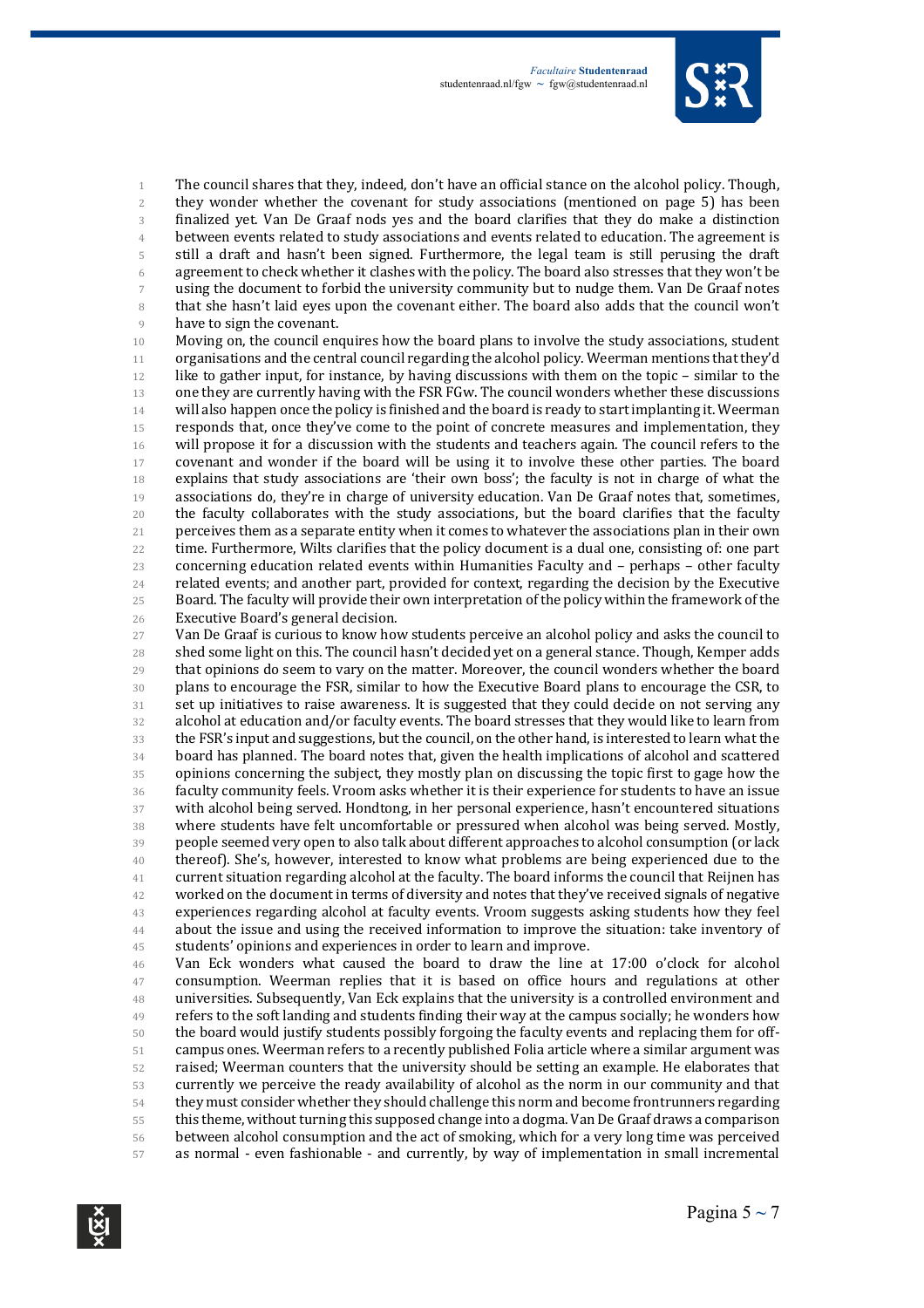

1 steps, is being banned. Nowadays, the public feels more susceptible to this and feels it's the 2 sensible and responsible action, whereas before there was more aversion.

3 The council observed that 'awareness' seems to be one of the keywords in the document and they 4 wonder how the board plans to go about raising this awareness. Weerman replies that, for 5 instance, they'd have discussions and set up campaigns. Van De Graaf adds that a communication 6 plan is already in development. Weerman, like Van De Graaf, also draws a comparison to smoking 7 and notes that they should possibly take the lead regarding this theme. However, Vroom 8 interjects that this comparison shouldn't be made so easily and stresses that smoking is 9 considerably more harmful than alcohol. Van De Graaf adds that the harm is indeed in the 10 problematic use and overconsumption of the substance. Therefore, Vroom suggests they should 11 perhaps make a clear distinction between the consumption and overconsumption of alcohol. 12 Another suggestion mentioned is to send out a survey or share an email address in the newsletter, 13 asking students for their opinion on alcohol (over)consumption or entailing more general 14 questions. Weerman agrees that this would be a good idea. Van De Graaf and Weerman suggest 15 setting up a meeting with Maria Hagen, the head of communications, to discuss what kind of tools 16 they could be using to gage student opinion [ACTION POINT]. Considering Reijnen has already 17 collected information regarding the issue of alcohol consumption at the faculty, they suggest he 18 sends this information so the council can use it in preparation for their meeting Maria Hagen 19 **[ACTION POINT].** 

20

## **6. State of Affairs**

### <sup>21</sup> **A) CoH & GSH**

22 Van Wesemael notes, referring to the agenda, that the meeting took two hours but they 23 only came around to discussing two subjects: working method UDs and education 24 during Corona. Kemper refers to the June agenda (3.3. Tijdpad wijzigingen 25 *opleidingsaanbod*) and asks what they discussed. Van Wesemael notes that this doesn't 26 entail any changes to the programmes themselves and that she's willing to send over 27 the timepath.

## **7.** Final questions and closing

28 Ballak wonders if it would be possible to have another meeting on the alcohol policy, Weerman 29 notes he is fine with having another and adds that there is still plenty of time for more discussion 30 on the subject [ACTION POINT]. Van Dorp closes the meeting at 15:32.

31